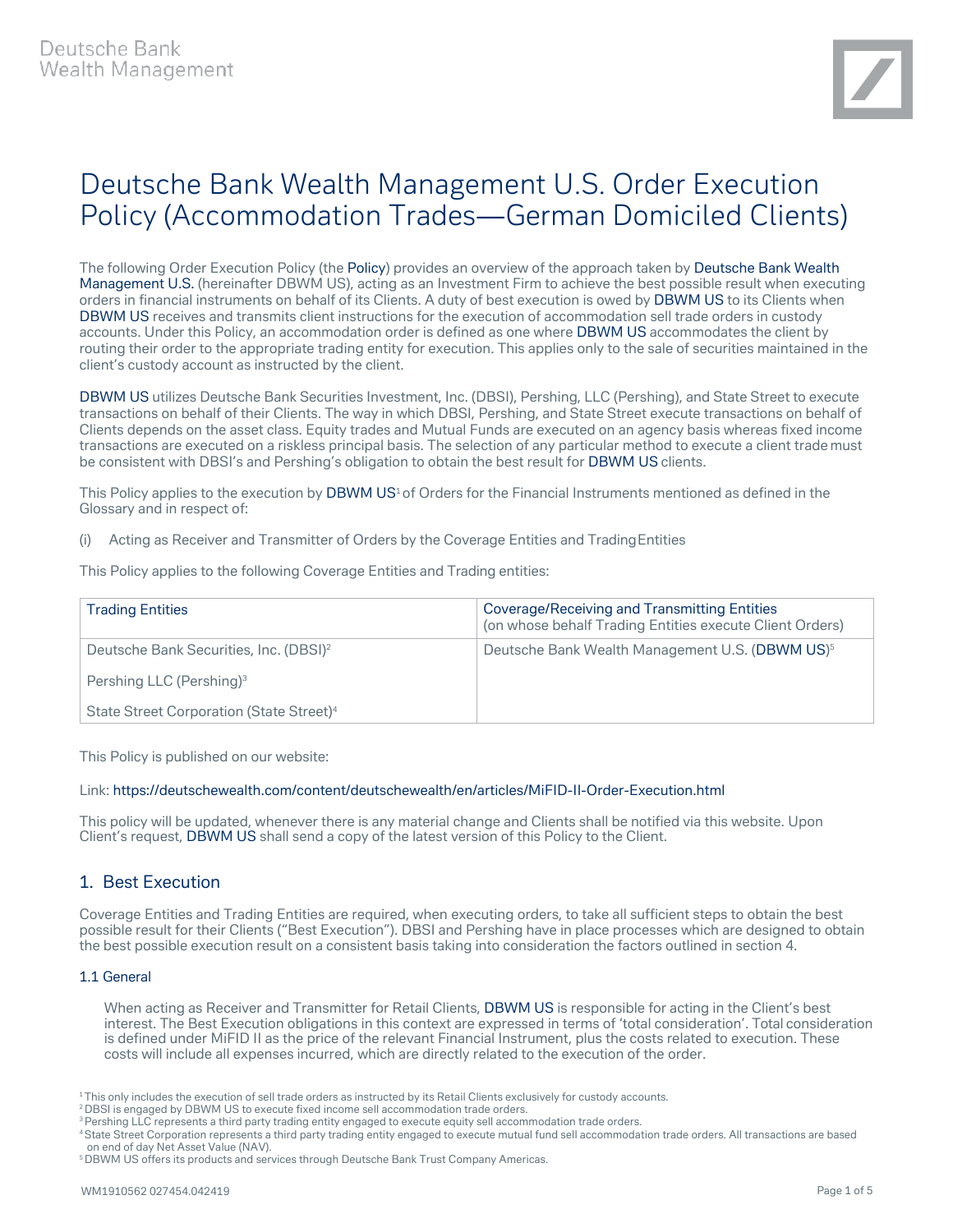It will comprise of execution factors such as:

- Price of the instrument;
- Liquidity of the financial instrument;
- Execution venue fees;
- Clearing and Settlement fees; and
- Any other fees paid to third parties involved in the execution of the order including, but not limited to commissions or any fees charged by DBWM US.

## 1.2 Execution Factors

The execution factors and the process by which DBSI and Pershing determine the relative importance of those factors is detailed below.

The primary execution factor for assessing how to achieve the best result when executing Orders is the total consideration. Total consideration includes the following:

- Price of the Financial Instrument
- Liquidity of the Financials Instrument
- Costs relating to execution including:
	- Execution venue fees;
	- Clearing and Settlement fees; and
	- Any other fees paid to third parties involved in the execution of the order including; but notlimited to commissions or any fees charged by us.

In addition to the primary execution factors, DBSI and Pershing may also take into consideration secondary execution factors to determine the most appropriate Execution Entity in order to achieve Best Execution on Orders:

- Speed of execution—time it takes to execute anOrder;
- Likelihood of execution and settlement, including but not limited to:
	- Ability of Execution Entity to execute the desiredvolume;
	- Creditworthiness of the Execution Entity;
	- Reputation of the Execution Entity.
- Size—the size of the transaction executed for a Client, accounting for how this affects the price of execution.
- Nature —this is how the particular characteristics of a transaction can affect how Best Execution is achieved.

#### 1.3 As Receiver and Transmitter

When DBWM US acts as a Receiver and Transmitter of Orders, it ensures it obtains the best results for Clients by providing appropriate oversight and monitoring of the trading entity's practices. When acting as a Receiver and Transmitter, DBWM US utilizes DBSI for the execution of fixed income and equity orders. Depending on the size of the order and/or liquidity of the underlying security, DBSI may procure the services of Pershing to execute equity orders.

#### 1.4 As Execution Entity

When acting as an Execution Entity for sell accommodation orders and depending on the asset class e.g. equities or fixed income, DBSI may either execute the trade (fixed income), route the trade (equities and ETFs) to Pershing or route the trade (mutual funds) to State Street for execution. DBWM US reserves the right to use alternative Execution Entities other than those listed, where it believes it is necessary to do so.

# 2. Fees/Commission Charged by Execution Entities

Commissions and mark-ups charged by third party service providers should be fair and reasonable and must be in line with external regulations as well as internal guidelines. Supervisors are responsible for ensuring all trading employees are aware of the agreed commission and mark-up guidelines. Commissions and mark-ups are reviewed by Supervisors as part of Best Execution on a T+1 basis. Part of this review is to ensure that, in executing client orders, clients do not incur unnecessary brokerages costs and charges.

# 3. Specific Client Instructions

Whenever the client provides DBWM US with specific instructions regarding an order or an aspect of an order, DBWM US will execute or transmit such order or aspect thereof, following the client's specific instruction. DBWM US will then apply this Policy and take reasonable steps to obtain the best possible result for the elements of the order not subject to or limited by the clients instructions.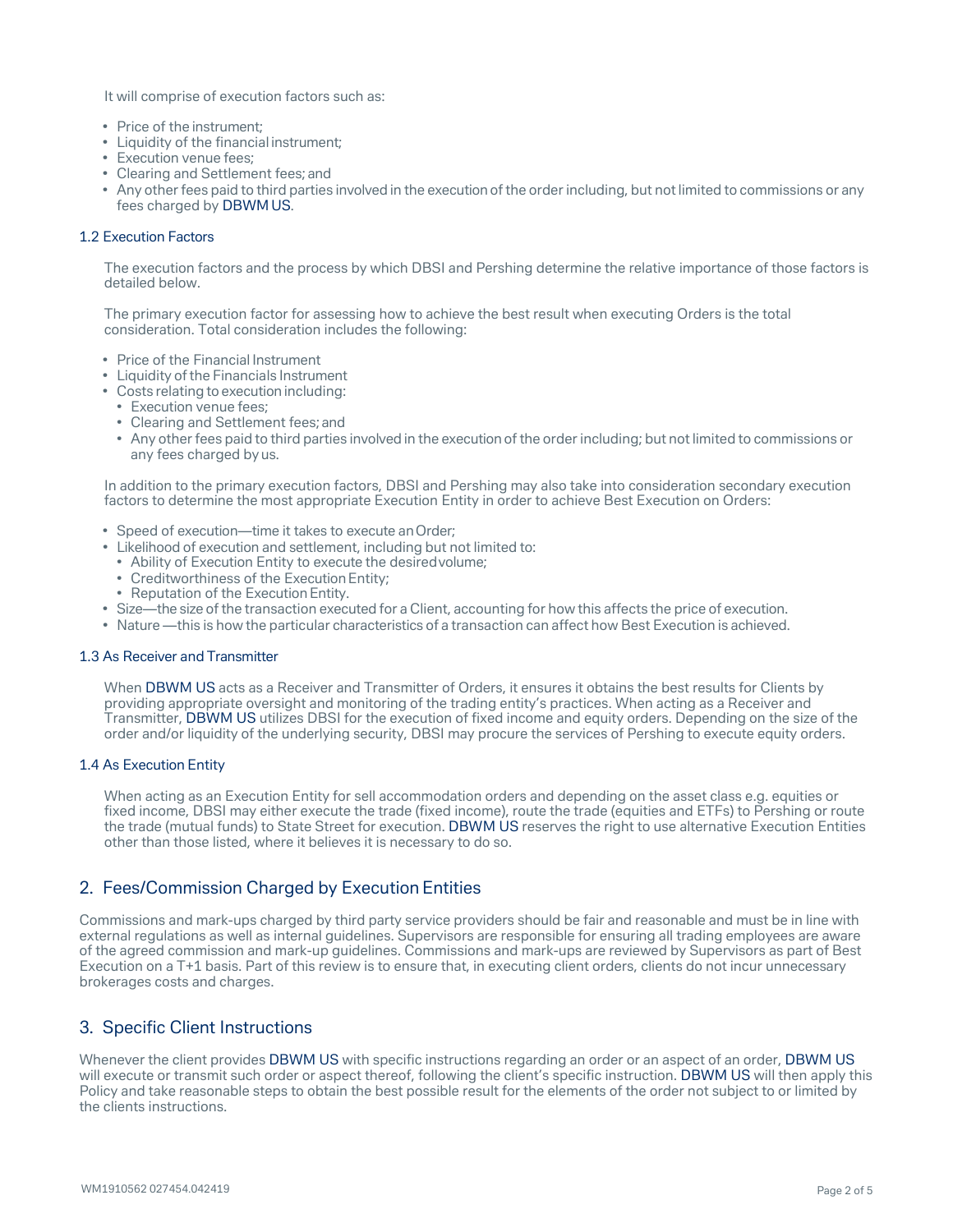# 4. Order Execution Procedures

## 4.1 Order Execution by Trading Entities

As stated in Section 1, the way in which DBSI, Pershing, and State Street execute transactions on behalf of Clients depends on the asset class.

- 1.Equity orders are received and transmitted to DBSI and/or Pershing, and will be executed as outlined in section4.3.
- 2. Fixed Income orders are executed by DBSI on execution venues. For details on how fixed income orders are executed refer to Section 4.4.
- 3. Mutual Fund orders are received and transmitted to State Street. For details on how mutual fund orders areexecuted refer to Section 4.5.

## 4.2 Receiver and Transmitter of Orders

When acting as 'Receiver and Transmitter' of Orders, DBWM US relies on the services of its affiliate DBSI to serve as execution entity as well a third party executing entity, Pershing. DBSI and Pershing use reasonable due diligence to obtain the best price for a security in the marketplace as well as to ensure best qualitative execution for its clients.

#### 4.3 Equities & Exchange Traded Funds ("ETFs")

DBWM US transmits sell accommodation equity and ETF orders to DBSI for execution. Equity orders and ETFs are passed by DBWM US to DBSI brokers who have access to the relevant exchanges or other venues for execution, the expertise and the required understanding of DBWM US's trading objectives. The size of the order and/or the liquidity of the underlying security determines whether the order is executed by the DBSI Capital Market's Desk or whether the order will be further routed to a suitable third-party (e.g. Pershing) for execution.

In this function, DBSI ensures best results are achieved by periodically monitoring and reviewing key metrics provided by Pershing (documentary evidence exists to support this process). Pershing has established a single group (Customer Execution Quality team) who is charged with monitoring execution quality through a regular and rigorous review of the execution quality received from the venues where Pershing routes equity and ETF orders. In addition, the Customer Execution Quality Team continually monitors alternative venues to identify opportunities for improving execution quality.

#### 4.4 Fixed Income

DBWM US transmits sell accommodation fixed income orders directly to DBSI for execution. The transaction will include all of the required order information (e.g. security description, CUSIP number, quantity, etc.) which is entered by DBSI into Bloomberg. Once entered into Bloomberg, DBSI utilizes market counterparts (also known as dealers) to locate a potential buyer. When seeking prices from such market counterparties DBSI will look to obtain quotes from the key dealers for the particular instrument. The choice of counterparties varies based on the specific financial instrument. A buyer is identified once all of the key attributes (e.g. price, cost, etc.) are fulfilled.

## 4.5 Mutual Funds

DBWM US transmits sell accommodation mutual fund orders directly to a suitable third-party (e.g. State Street) for execution. In turn, the third-party executes the order directly with a fund provider at the official price which is considered to be the end of day net asset value. On the day following the trading day (T+1), the trade is reviewed by DBWM US to confirm trade settlement and to ensure client records appropriately reflect the sale.

# 5. Recordkeeping

All trades are electronically recorded and archived which allows compliance to monitor and review transactions. Best execution is reviewed on a T+1 basis by Desk Supervisors and documentary evidence maintained in a readily accessible location.

# 6. Order Handling

DBWM US receives direct Client Orders both verbally and via email. All sell accommodation trade orders consisting of fixed income and equity orders are routed to either DBSI or Pershing as described in more detail in sections 3.3 and 3.4 respectively.

## 7. Review and Monitoring

DBWM US closely monitors the effectiveness and performance of its execution arrangement and delivery of best execution to its clients in respect of this Policy. The effectiveness of the Best Execution processes and of this written Policy are reviewed at least annually. In addition, whenever a material change occurs, that affects the ability to obtain the best possible result for the execution of an Order, a review of the Best Execution processes and the written Policy will take place. As part of this, DBSI will consider whether any changes should be made to the relative importance of the Execution Factors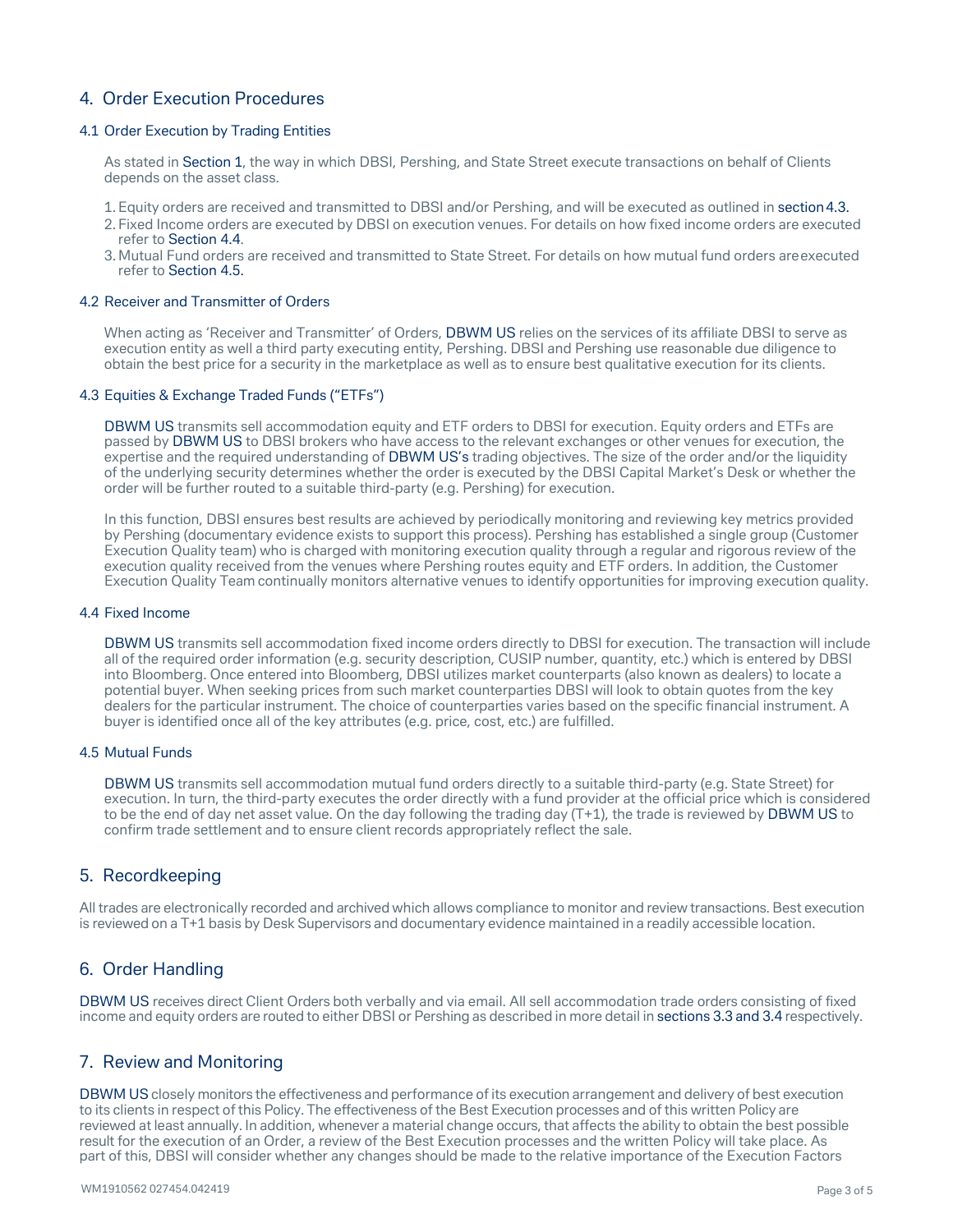in order to meet its overarching Best Execution requirements. In the event that any material changes are made to the order execution arrangements or to this Policy, DBWM US will notify its Clients via our website:

[https://deutschewealth.com/content/deutschewealth/en/articles/MiFID-II-Order-Execution.html,](https://deutschewealth.com/content/deutschewealth/en/articles/MiFID-II-Order-Execution.html) by updating and publishing the updated version of its Best Execution Policy.

#### 7.1 Review of Execution Entities:

The choice of third-party and affiliate firms will be determined by an ongoing assessment of their ability to support DBWM US's best execution obligations to the client. On an annual basis, DBWM US will perform a review and monitor the execution performance of the two (2) Execution Entities; DBSI and Pershing to ensure best execution standards are met. The review is performed to ensure that DBWM US clients are obtaining the best execution for their securities trades. This review will be performed by DBWM US's Order Execution Governance framework, which will consist of reviewing key metrics and risk indictors to assess the overall execution process, effectiveness and quality. The objectives of this process will be to:

- Monitor the effectiveness of our order execution arrangements (including this Policy);
- Identify shortcomings in execution quality and effectiveness;
- Correct deficiencies, where appropriate.

# 8. Reporting

As an Investment Firm that Receives and Transmits Orders to Execution Entities, Deutsche Bank Wealth Management U.S. will independently publish, on an annual basis and for each class of Financial Instruments:

- i. A list of the Top 5 Execution Entities and related volume and number of orders in percent executed by each Execution Entity.
- ii. A summary of the analysis and conclusions it draws from its detailed monitoring of the quality of execution obtained on the execution entities where it executed all its Orders in the previous year;
- ii. An assessment of execution quality obtained on all Execution Entities used by DBWM US;
- iv. Description and/or explanation, wherever applicable, for:
	- a. Close links;
	- b. Conflicts of interest;
	- c. Specific arrangements;
	- d. Common ownership;
	- e. Data or tools used;
	- f. Factors which influenced a change in the list of Execution Entities.

# 9. List of Approved Execution Entities

The section below provides a list of the brokers used by DBWM US to transmit and execute orders. DBWM US solely utilizes the brokers listed in this appendix.Any additional brokers used, but not listed here, will undergo evaluation and assessment to determine eligibility for meeting best execution standards as defined in this Policy.

- Deutsche Bank Securities, Inc.
- Pershing LLC
- State Street Corporation

## **Glossary**

Agency basis means the legal entity Deutsche Bank Wealth Management U.S. acts as agent for its clients, bringing together a buyer and seller.

Client means an individual who has a contractual relationship with Deutsche Bank Wealth Management U.S.

Coverage Entities means the legal entity Deutsche Bank Wealth Management U.S. that maintains contractual relationships with Clients.

Deutsche Bank Wealth Management U.S. refers to the German American Team within Deutsche Bank Wealth Management U.S.

Execution Entity means the entities to which Deutsche Bank Wealth Management U.S. transmits client orders, when acting as a receiver and transmitter. Execution entities do not maintain contractual relationships with Clients of Deutsche Bank Wealth Management U.S. For a list of approved Execution Entities please refer to section 9.

Execution Venue means a Regulated Market, Multilateral Trading Facility, OTF, Systematic Internalizer, Market Maker or other Liquidity Provider or an entity that performs a similar function in a third country to the functions performed by any of the foregoing.